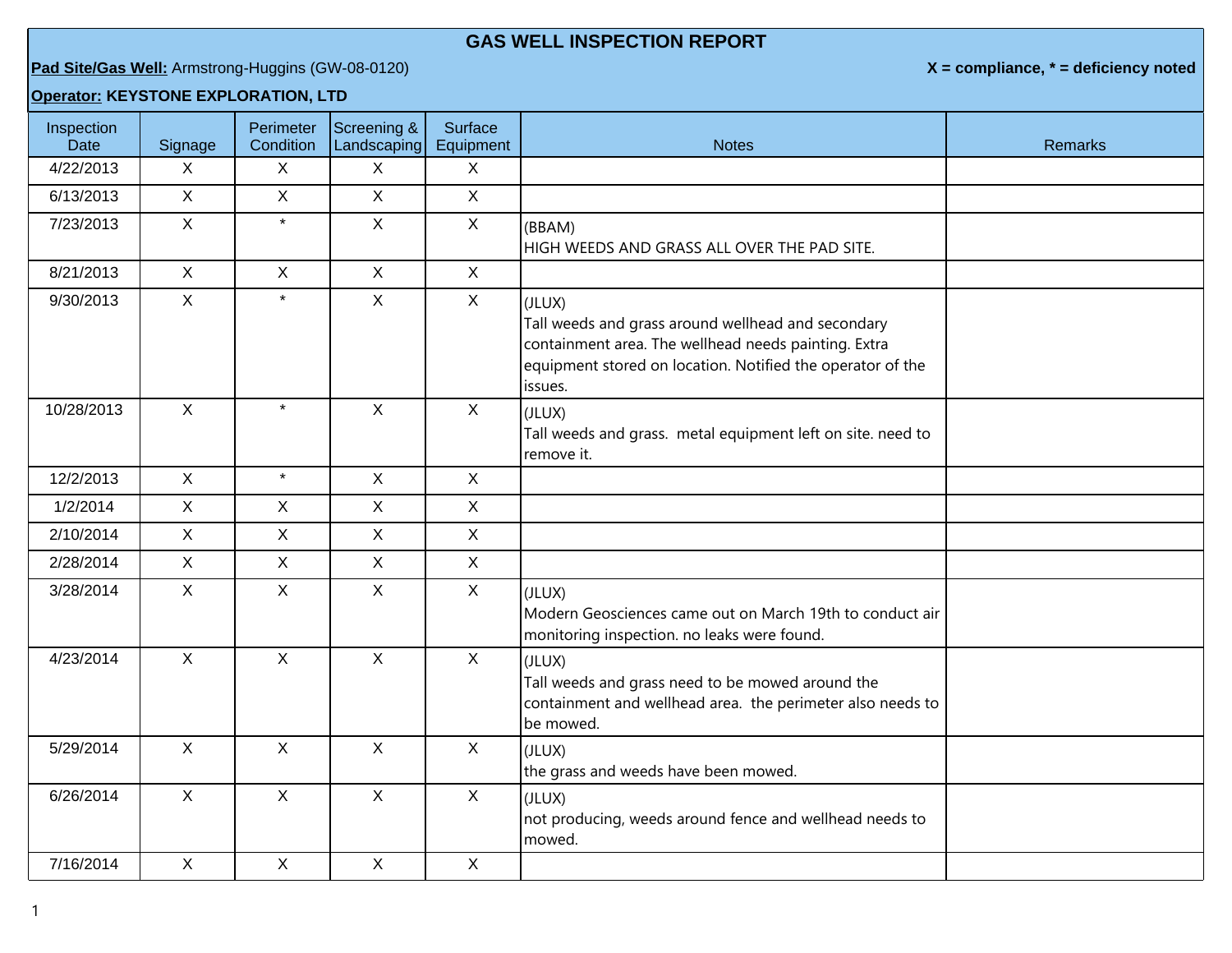| 8/11/2014  | X            |              | X            | X            | (JLUX)<br>tall weeds and grass are visible. Need to be mowed.                                                                                                                                                                                                                                                         |
|------------|--------------|--------------|--------------|--------------|-----------------------------------------------------------------------------------------------------------------------------------------------------------------------------------------------------------------------------------------------------------------------------------------------------------------------|
| 9/10/2014  | $\star$      | $\star$      | $\star$      | $\star$      |                                                                                                                                                                                                                                                                                                                       |
| 9/11/2014  | $\star$      | $\star$      | $\star$      | $\star$      |                                                                                                                                                                                                                                                                                                                       |
| 9/17/2014  | $\star$      | $\star$      | $\star$      | $\star$      | (jlux)<br>Modern geosciences conducted air monitoring inspection on<br>the wellhead and equipment. Monitored the air up and<br>downwind on location. The road construction has made it to<br>the pad site. They have put concrete pipe and boxes<br>alongside the north side of fence. Operator has been<br>notified. |
| 10/17/2014 | $\mathsf{X}$ | $\mathsf{X}$ | $\mathsf{X}$ | $\mathsf{X}$ | (JLUX)<br>Tall weeds and grass were around the well head and<br>containment area. Needs to be mowed. Contacted the<br>operator.                                                                                                                                                                                       |
| 11/13/2014 | $\mathsf{X}$ | X            | X            | X            | (JLUX)<br>grass was mowed.                                                                                                                                                                                                                                                                                            |
| 12/19/2014 | $\mathsf{X}$ | $\mathsf{X}$ | $\mathsf{X}$ | X            |                                                                                                                                                                                                                                                                                                                       |
| 1/8/2015   | $\mathsf{X}$ | $\mathsf{X}$ | $\star$      | X            | (JLUX)<br>the fence is damaged on the northside of the pad. (facing<br>the street) the fence needs to be repaired. contacted Jerrry<br>Eskew. may have been caused by the construction in the<br>area.                                                                                                                |
| 1/9/2015   | $\star$      | $\star$      | $\star$      | $\star$      | (JLUX)<br>The fence is fixed.                                                                                                                                                                                                                                                                                         |
| 2/11/2015  | $\star$      | $\star$      | $\star$      | $\star$      | (JLUX)<br>the perimeter fence around the pad was coming apart at the<br>top. notified jerry eskew of the issue.                                                                                                                                                                                                       |
| 2/16/2015  | $\star$      | $\star$      | $\star$      | $\star$      | (JLUX)<br>fence is repaired.                                                                                                                                                                                                                                                                                          |
| 3/26/2015  | X            | X            | X            | X            |                                                                                                                                                                                                                                                                                                                       |
| 4/14/2015  | $\mathsf{X}$ | X            | $\mathsf{X}$ | $\mathsf{X}$ | (JLUX)<br>tall weed and grass needs to be mowed around the fence<br>and inside the pad. I contacted Jerry and he is getting his<br>crew out to mow.                                                                                                                                                                   |
| 5/12/2015  | X            | $\mathsf{X}$ | $\mathsf{X}$ | X            | (JLUX)<br>grass was mowed on 4/30. no leaks found.                                                                                                                                                                                                                                                                    |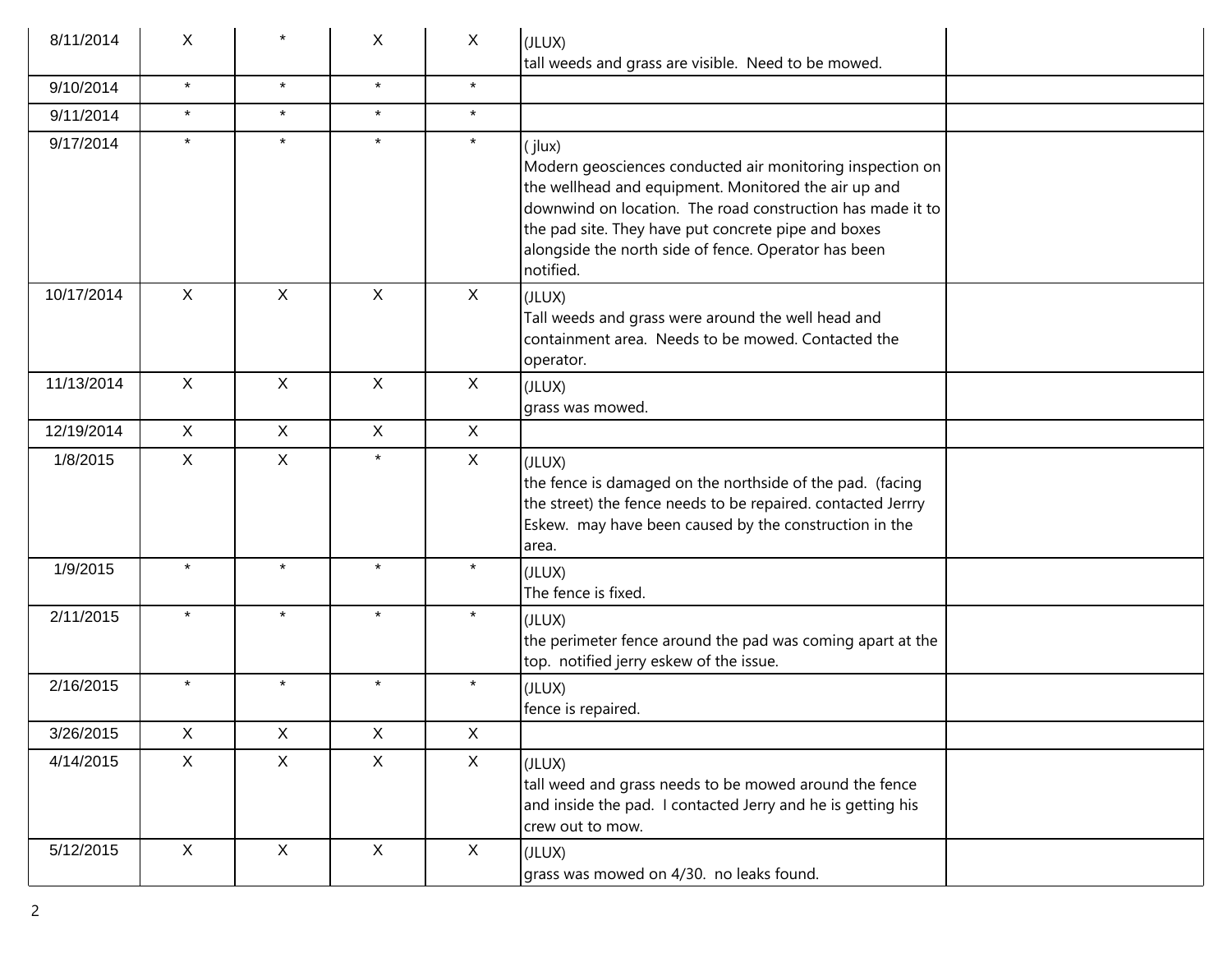| 6/5/2015   | X            | X            | $\sf X$      | $\sf X$      | (JLUX)<br>the grass has been mowed.                                                                                                                                                |  |
|------------|--------------|--------------|--------------|--------------|------------------------------------------------------------------------------------------------------------------------------------------------------------------------------------|--|
| 7/9/2015   | $\mathsf{X}$ | $\mathsf{X}$ | $\mathsf{X}$ | $\mathsf{X}$ |                                                                                                                                                                                    |  |
| 8/10/2015  | $\mathsf{X}$ | $\mathsf{X}$ | $\mathsf{X}$ | $\mathsf{X}$ |                                                                                                                                                                                    |  |
| 9/17/2015  | $\mathsf{X}$ | $\mathsf{X}$ | $\mathsf{X}$ | $\mathsf{X}$ | (JLUX)<br>tall weeds and grass. operator was notified of issue.                                                                                                                    |  |
| 10/16/2015 | $\mathsf{X}$ | $\mathsf{X}$ | $\mathsf{X}$ | $\sf X$      | (JLUX)<br>air monitoring inspections conducted by Modern<br>Geosciences. no leaks found on site.                                                                                   |  |
| 11/12/2015 | $\star$      | $\star$      | $\star$      | $\star$      |                                                                                                                                                                                    |  |
| 12/21/2015 | $\star$      | $\star$      | $\star$      | $\star$      |                                                                                                                                                                                    |  |
| 1/12/2016  | $\star$      | $\star$      | $\star$      | $\star$      |                                                                                                                                                                                    |  |
| 2/16/2016  | $\star$      | $\star$      | $\star$      | $\star$      |                                                                                                                                                                                    |  |
| 3/8/2016   | $\star$      | $\star$      | $\star$      | $\star$      |                                                                                                                                                                                    |  |
| 4/6/2016   | $\star$      | $\star$      | $\star$      | $\star$      | (JLUX)<br>tall weeds and grass. notified the operator.                                                                                                                             |  |
| 4/19/2016  | $\star$      | $\star$      | $\star$      | $\star$      | (JLUX)<br>Modern Geosciences conducted air monitoring inspection.<br>No leaks were found at wellhead. Tall weeds and grass.                                                        |  |
| 4/26/2016  | $\star$      | $\star$      | $\star$      | $\star$      | (JLUX)<br>Re-inspection done. Tall weeds and grass on site. operator<br>was notified to come mow the grass.                                                                        |  |
| 4/29/2016  | $\star$      | $\star$      | $\star$      | $\star$      | (JLUX)<br>the operator mowed the tall weeds and grass.                                                                                                                             |  |
| 5/10/2016  | $\star$      | $\star$      | $\star$      | $\star$      | (JLUX)<br>no issues.                                                                                                                                                               |  |
| 6/7/2016   | $\star$      | $\star$      | $\star$      | $\star$      | (JLUX)<br>tall weeds and grass                                                                                                                                                     |  |
| 6/9/2016   |              |              |              |              | (JLUX)<br>met with RRC inspector and Matt on site and checked the<br>wellhead and metal plates on the ground. Keystone will<br>come out and remove plates to see whats underneath. |  |
| 6/28/2016  | $\star$      | $\star$      | $\star$      | $\star$      | (JLUX)<br>tall weeds and grass was mowed at site                                                                                                                                   |  |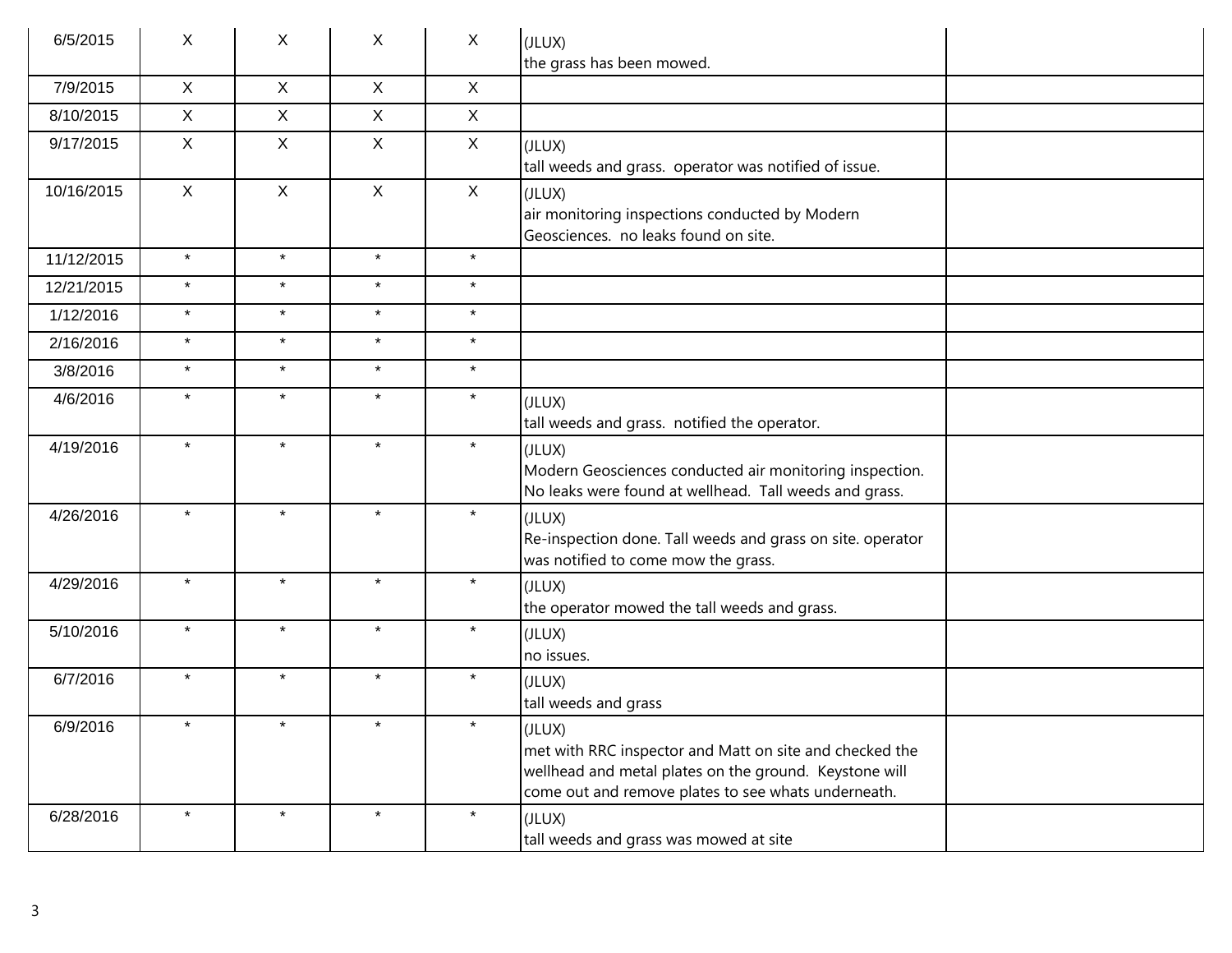| 7/5/2016   |         |         |         | $\star$ | (JLUX)<br>the fence blew down and is exposing the wellhead and<br>equipment on site. I contacted the operator and let them<br>know the fence needed to be fixed ASAP.                                    |
|------------|---------|---------|---------|---------|----------------------------------------------------------------------------------------------------------------------------------------------------------------------------------------------------------|
| 7/7/2016   | $\star$ | $\star$ | $\star$ | $\star$ | (JLUX)<br>the fence was still laying on the ground. I contacted the<br>operator yesterday to have someone come out to fix the<br>fence. I will contact the operator again today if no one<br>shows up.   |
| 7/11/2016  | $\star$ | $\star$ | $\star$ | $\star$ | (JLUX)<br>the fence is still down. contacted the operator to see when<br>they would be able to fix fence.                                                                                                |
| 7/18/2016  | $\star$ | $\star$ | $\star$ | $\star$ | (JLUX)<br>Matt and I met out at the A-H site with Louis Barron to<br>discuss the fencing issue. We allowed them to put the new<br>poles and fence up were it lies. Work should be done before<br>Friday. |
| 7/21/2016  | $\star$ | $\star$ | $\star$ | $\star$ | (JLUX)<br>met Louis out on location to look over fence repair. the<br>fence is good and is a temporary fix.                                                                                              |
| 8/10/2016  | $\star$ | $\star$ | $\star$ | $\star$ | (JLUX)<br>tall weeds and grass. operator has until Saturday 13th to<br>mow.                                                                                                                              |
| 8/12/2016  | $\star$ | $\star$ | $\star$ | $\star$ | (JLUX)<br>tall weeds and grass mowed.                                                                                                                                                                    |
| 8/26/2016  | $\star$ | $\star$ | $\star$ | $\star$ |                                                                                                                                                                                                          |
| 9/9/2016   | $\star$ | $\star$ | $\star$ | $\star$ | (JLUX)<br>tall weeds and grass.                                                                                                                                                                          |
| 9/21/2016  | $\star$ | $\star$ | $\star$ | $\star$ | (JLUX)<br>grass was mowed by operator.                                                                                                                                                                   |
| 10/6/2016  | $\star$ | $\star$ | $\star$ | $\star$ |                                                                                                                                                                                                          |
| 10/27/2016 | $\star$ | $\star$ | $\star$ | $\star$ | (JLUX)<br>Modern Geosciences and I conducted an air monitoring<br>inspection today.                                                                                                                      |
| 11/9/2016  | $\star$ | $\star$ | $\star$ | $\star$ | (JLUX)<br>reinspection done.                                                                                                                                                                             |
| 12/13/2016 | $\star$ | $\star$ | $\star$ | $\star$ |                                                                                                                                                                                                          |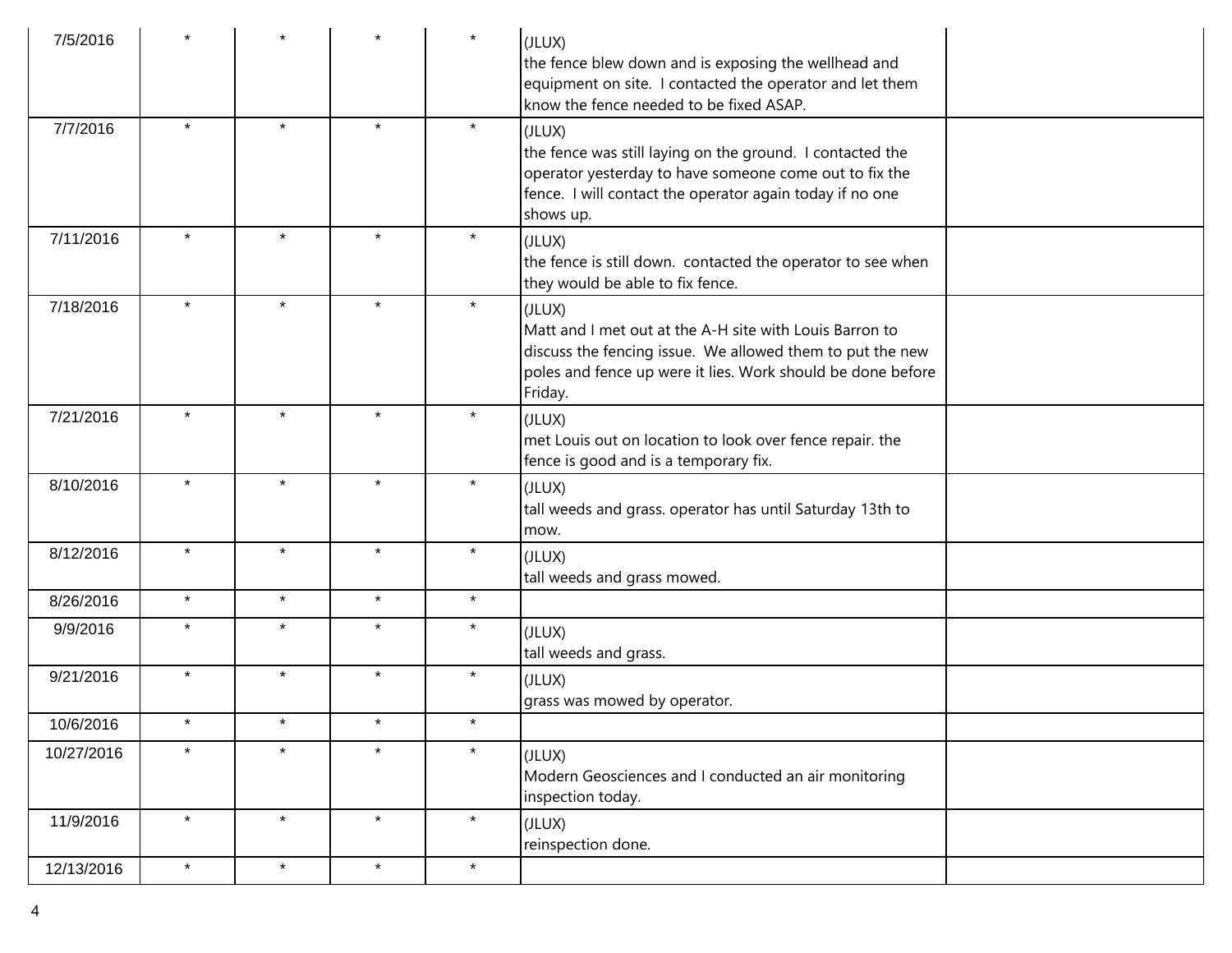| 1/11/2017  | $\star$ | $\star$ | $\star$ | $\star$ |                                                                                               |
|------------|---------|---------|---------|---------|-----------------------------------------------------------------------------------------------|
| 1/23/2017  | $\star$ | $\star$ | $\star$ | $\star$ |                                                                                               |
| 2/10/2017  | $\star$ | $\star$ | $\star$ | $\star$ |                                                                                               |
| 3/10/2017  | $\star$ | $\star$ | $\star$ | $\star$ |                                                                                               |
| 4/5/2017   | $\star$ | $\star$ | $\star$ | $\star$ | (JLUX)<br>tall weeds and grass mowed today.                                                   |
| 5/16/2017  | $\star$ | $\star$ | $\star$ | $\star$ | (JLUX)<br>tall weeds and grass on site and need to mow this week                              |
| 5/24/2017  | $\star$ | $\star$ | $\star$ | $\star$ | (JLUX)<br>tall weeds and grass on site. operator will be out to mow on<br>Thursday or Friday. |
| 5/25/2017  | $\star$ | $\star$ | $\star$ | $\star$ | (JLUX)<br>tall weeds and grass was mowed by the operator                                      |
| 6/16/2017  | $\star$ | $\star$ | $\star$ | $\star$ | (JLUX)<br>grass was mowed on the outside of pad site today.                                   |
| 6/30/2017  | $\star$ | $\star$ | $\star$ | $\star$ | (JLUX)<br>tall grass inside pad site. notified operator                                       |
| 7/10/2017  | $\star$ | $\star$ | $\star$ | $\star$ | (JLUX)<br>tall grass inside pad site. operator is going to mow this<br>week.                  |
| 7/13/2017  | $\star$ | $\star$ | $\star$ | $\star$ | (JLUX)<br>grass was mowed.                                                                    |
| 8/25/2017  | $\star$ | $\star$ | $\star$ | $\star$ | (JLUX)<br>grass was mowed.                                                                    |
| 9/14/2017  | $\star$ | $\star$ | $\star$ | $\star$ | (JLUX)<br>no issues                                                                           |
| 10/10/2017 | $\star$ | $\star$ | $\star$ | $\star$ | (JLUX)<br>grass needs to mowed inside pad site.                                               |
| 10/27/2017 | $\star$ | $\star$ | $\star$ | $\star$ | (JLUX)<br>grass was mowed by operator                                                         |
| 11/14/2017 | $\star$ | $\star$ | $\star$ | $\star$ | (JLUX)<br>no issues.                                                                          |
| 12/12/2017 | $\star$ | $\star$ | $\star$ | $\star$ | (JLUX)<br>No issues on site.                                                                  |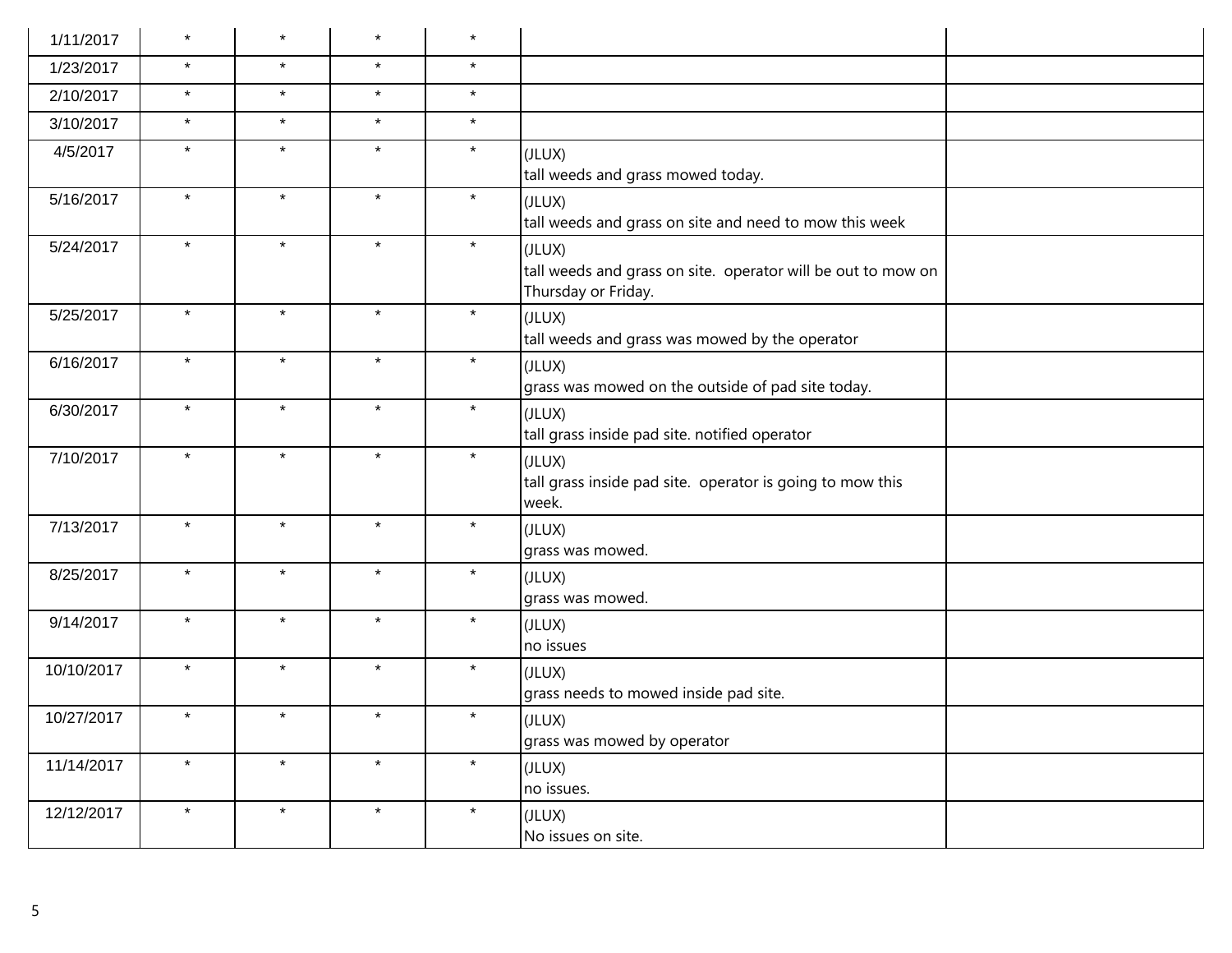| 1/3/2018  |         |         |         | $\star$ | (JLUX)<br>no issues                                                                                                                                                                                                           |  |
|-----------|---------|---------|---------|---------|-------------------------------------------------------------------------------------------------------------------------------------------------------------------------------------------------------------------------------|--|
| 1/17/2018 | $\star$ | $\star$ | $\star$ | $\star$ | (JLUX)<br>no issues                                                                                                                                                                                                           |  |
| 2/12/2018 | $\star$ | $\star$ | $\star$ | $\star$ | (JLUX)<br>entrance gate to pad site is damaged and needs to be fixed.<br>the operator was notified.                                                                                                                           |  |
| 2/27/2018 | $\star$ | $\star$ | $\star$ | $\star$ | (JLUX)<br>The gate is still not fixed. Talked to the operator and the<br>gate is going to get fixed this week.                                                                                                                |  |
| 3/7/2018  | $\star$ | $\star$ | $\star$ | $\star$ | (JLUX)<br>gate was fixed by Louis Barron.                                                                                                                                                                                     |  |
| 3/20/2018 | $\star$ | $\star$ | $\star$ | $\star$ | (JLUX)<br>The pad site gate needs to be fixed by operator. I called<br>Louis and he will fix the gate this week.                                                                                                              |  |
| 4/6/2018  | $\star$ | $\star$ | $\star$ | $\star$ | (JLUX)<br>the grass is getting tall and needs to be mowed by operator.<br>the gate needs to be fixed again.                                                                                                                   |  |
| 4/24/2018 | $\star$ | $\star$ | $\star$ | $\star$ | (JLUX)<br>the entrance gate needs to be repaired. Tall weeds and<br>grass need to be mowed.                                                                                                                                   |  |
| 4/26/2018 | $\star$ | $\star$ | $\star$ | $\star$ | (JLUX)<br>Matt Woods and i went to check on site. the gate was still<br>not fixed and the grass was high. Talked to land owner on<br>location about issues with site. I sent an email to the<br>operator to get issues fixed. |  |
| 4/27/2018 | $\star$ | $\star$ | $\star$ | $\star$ | (JLUX)<br>the grass was mowed and fence/gate will be fixed by the<br>property owner.                                                                                                                                          |  |
| 5/8/2018  | $\star$ | $\star$ | $\star$ | $\star$ | (JLUX)<br>gate is still in need of repair.                                                                                                                                                                                    |  |
| 5/24/2018 |         | $\star$ | $\star$ | $\star$ | (JLUX)<br>the gate is in poor condition and needs to be repaired or<br>replaced with new fence panels. Contacted operator today<br>and they do not have the funds to repair. NOV letter will be<br>sent to Keystone.          |  |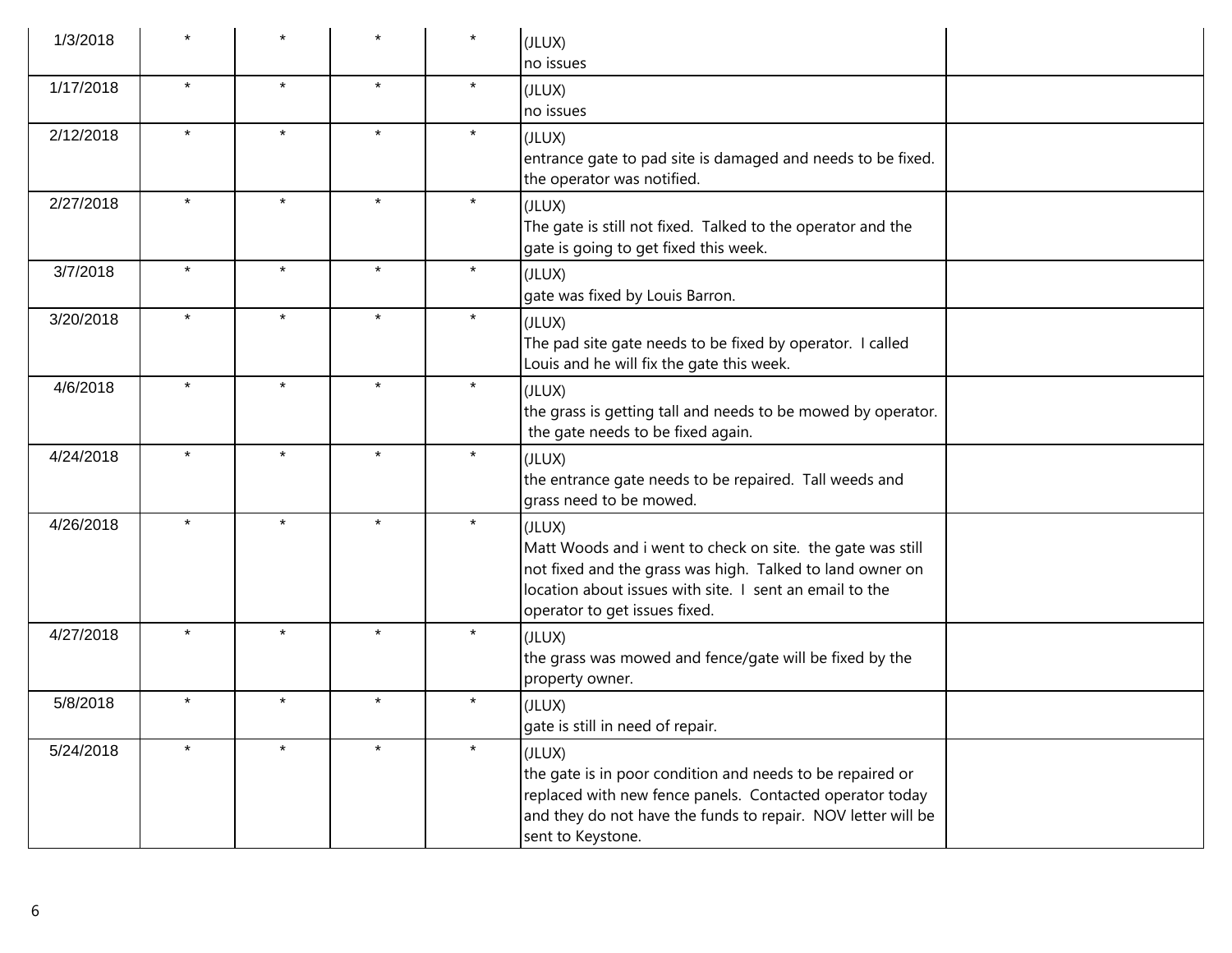| 6/7/2018   |         |         |         | $\star$ | (JLUX)<br>tall weeds and grass and gate is down.                                                                  |
|------------|---------|---------|---------|---------|-------------------------------------------------------------------------------------------------------------------|
| 6/11/2018  | $\star$ | $\star$ | $\star$ | $\star$ | (JLUX)<br>The tall weeds and grass needs to be mowed inside fencing.<br>Contacted operator.                       |
| 6/27/2018  | $\star$ | $\star$ | $\star$ | $\star$ | (JLUX)<br>the tall weeds and grass hasn't been mowed inside the pad<br>and the entrance gate is still broke.      |
| 7/10/2018  | $\star$ | $\star$ | $\star$ | $\star$ | (JLUX)<br>Met Rocky on site to get quote to fix gate and mow the tall<br>weeds and grass.                         |
| 7/30/2018  | $\star$ | $\star$ | $\star$ | $\star$ | (JLUX)<br>Rocky and his crew started on the site today. they mowed<br>the grass and are working on the gate.      |
| 7/31/2018  | $\star$ | $\star$ | $\star$ | $\star$ | (JLUX)<br>rocky runnels has repaired the entrance gate at the<br>Armstrong Huggins pad site. The grass was mowed. |
| 8/15/2018  | $\star$ | $\star$ | $\star$ | $\star$ | (JLUX)<br>No issues on site.                                                                                      |
| 9/18/2018  | $\star$ | $\star$ | $\star$ | $\star$ | (JLUX)<br>tall weeds and grass on site. contacted the operator.                                                   |
| 10/10/2018 | $\star$ | $\star$ | $\star$ | $\star$ | (JLUX)<br>grass has been mowed.                                                                                   |
| 11/14/2018 | $\star$ | $\star$ | $\star$ | $\star$ | (JLUX)<br>no issues.                                                                                              |
| 12/10/2018 | $\star$ | $\star$ | $\star$ | $\star$ | (JLUX)<br>no issues.                                                                                              |
| 12/26/2018 | $\star$ | $\star$ | $\star$ | $\star$ | (JLUX)<br>The entrance gate was open to the gas well site. Operator<br>came and closed the gate with new lock.    |
| 1/7/2019   | $\star$ | $\star$ | $\star$ | $\star$ | (JLUX)<br>no issues                                                                                               |
| 1/30/2019  | $\star$ | $\star$ | $\star$ | $\star$ | (JLUX)<br>fence is down. fence was propped up and will be fixed<br>tomorrow.                                      |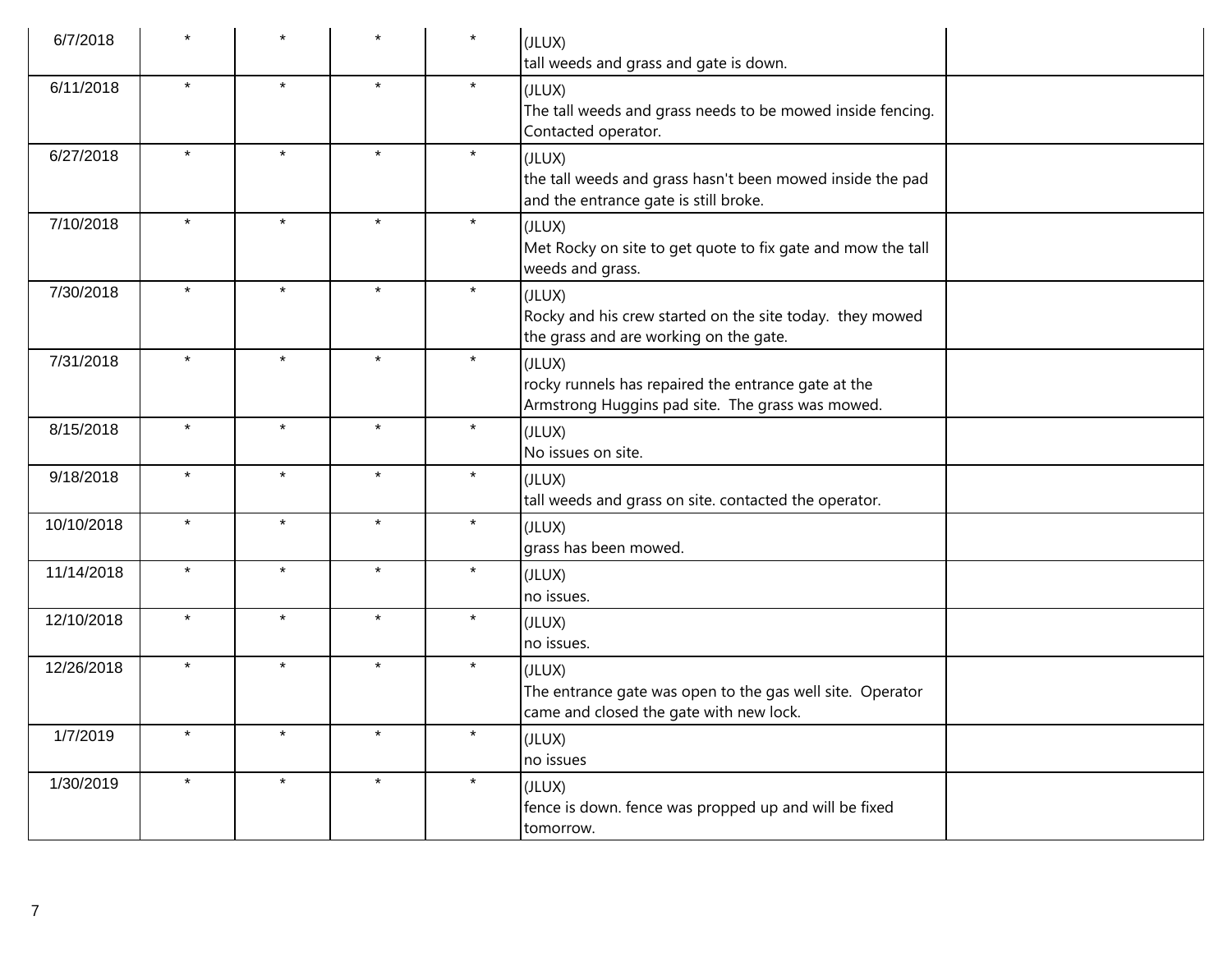| 1/31/2019 |         |         |         | $\star$ | (JLUX)<br>fence was looked at by operator. the fence posts need<br>replacing and slatted fence needs to be attached to posts.<br>operator was given NOV letter and has 2 weeks to fix fence |  |
|-----------|---------|---------|---------|---------|---------------------------------------------------------------------------------------------------------------------------------------------------------------------------------------------|--|
| 2/8/2019  | $\star$ | $\star$ | $\star$ | $\star$ | (JLUX)<br>fence was getting repaired by contractors. set poles and<br>uprighted the fence. rained that day.                                                                                 |  |
| 2/13/2019 | $\star$ | $\star$ | $\star$ | $\star$ | (JLUX)<br>fence was repaired but the bottom was not secured with<br>wire. Louis was on site and had the contractor fix the fence.                                                           |  |
| 2/14/2019 | $\star$ | $\star$ | $\star$ | $\star$ | (JLUX)<br>operator had fixed the fence and was properly secured                                                                                                                             |  |
| 3/8/2019  | $\star$ | $\star$ | $\star$ | $\star$ | (JLUX)<br>no issues                                                                                                                                                                         |  |
| 4/3/2019  | $\star$ | $\star$ | $\star$ | $\star$ | (JLUX)<br>no issues.                                                                                                                                                                        |  |
| 4/23/2019 | $\star$ | $\star$ | $\star$ | $\star$ | (JLUX)<br>the grass is tall and needs to be mowed. operator has been<br>notified of issue. The fence needs to be fixed on site. some<br>of the metal ties have come lose on fence panels.   |  |
| 5/2/2019  | $\star$ | $\star$ | $\star$ | $\star$ | (JLUX)<br>louis barron went by and put the emergency number on the<br>sign. they are waiting for the pad site to dry some before<br>mowing next week.                                       |  |
| 5/17/2019 | $\star$ | $\star$ | $\star$ | $\star$ | (JLUX)<br>The tall weeds and grass need to be mowed by the operator.<br>operator notified. The plan is to mow on next week if<br>weather permittiing.                                       |  |
| 5/20/2019 | $\star$ | $\star$ | $\star$ | $\star$ | (JLUX)<br>drove by site this morning and the fence was down in certain<br>areas. the grass also need to be mowed. notified the<br>operator about issues.                                    |  |
| 5/28/2019 |         |         | $\star$ | $\star$ | (JLUX)<br>Pad was mowed. The fence was still down on the east side of<br>pad. Keystone has til the end of May to fix the fence or<br>citations will be given.                               |  |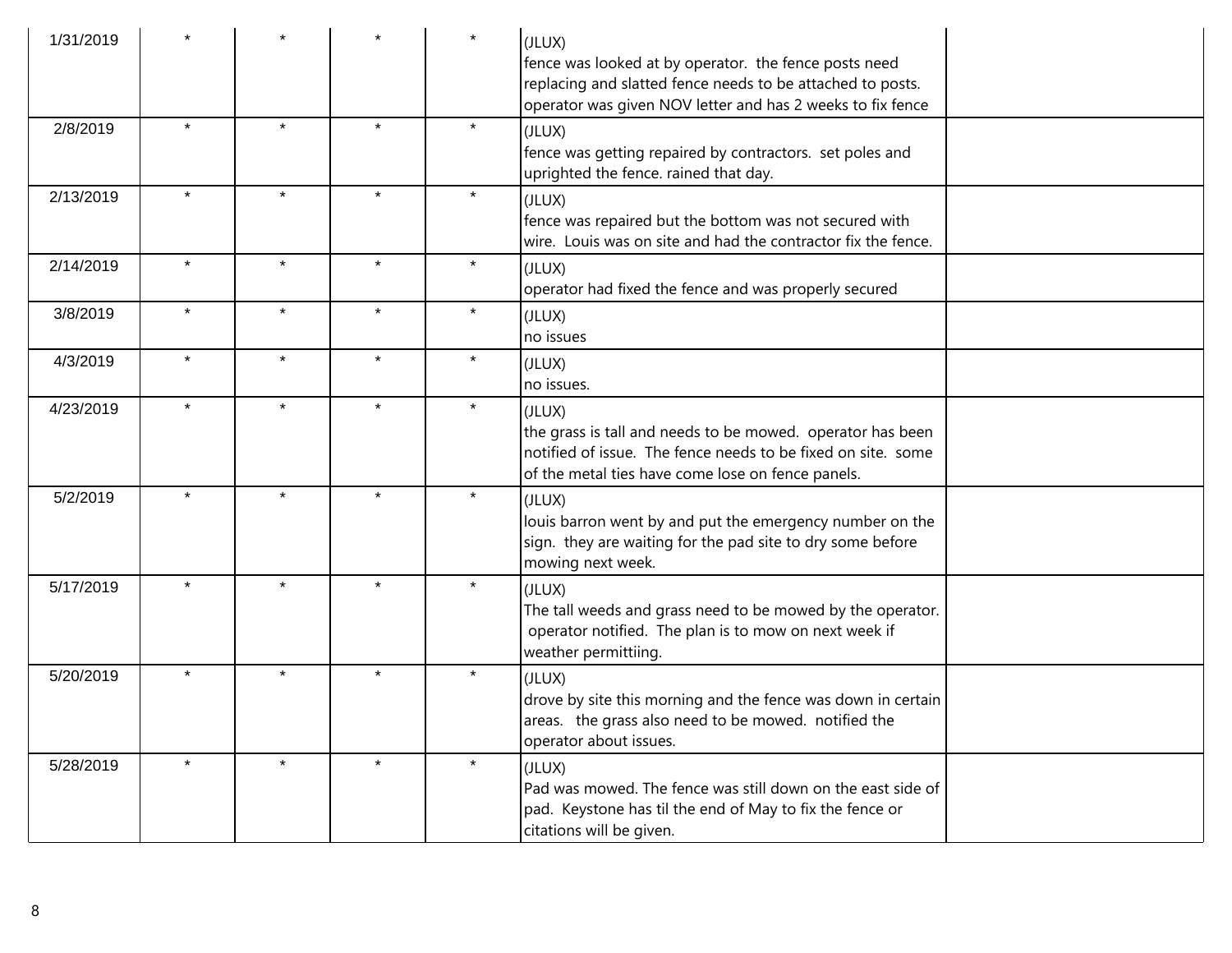| 5/31/2019 |         |         |         |         | (JLUX)<br>The fence still was down. Keystone said they dont have the<br>funds to fix fence. I met Mr. Grubbs on site to go over the<br>A-H site fence situation. Keystone has til June 4th to fix issue<br>with fence or citation will be issued.                                                                                                                                                                                                                                   |  |
|-----------|---------|---------|---------|---------|-------------------------------------------------------------------------------------------------------------------------------------------------------------------------------------------------------------------------------------------------------------------------------------------------------------------------------------------------------------------------------------------------------------------------------------------------------------------------------------|--|
| 6/5/2019  | $\star$ | $\star$ | $\star$ | $\star$ | (JLUX)<br>Matt Woods and I met Louis Barron out on A-H site to<br>discuss the fence issue. We let him know that they still had<br>until Monday 10th to fix the fence. Also we told him about<br>the RRC NOV letter that was sent to Expro Engineering.                                                                                                                                                                                                                              |  |
| 6/11/2019 | $\star$ | $\star$ | $\star$ | $\star$ | (JLUX)<br>met with Louis Barron this morning. He propped up the<br>fence. He plans on sending in an amended plan for the A-H<br>site next week. They also have plans to remove the<br>containment area with tanks and separator. They have unitl<br>the 19th or the RRC will deny paperwork and seal it then<br>take it to legal to request the site to be plugged.                                                                                                                 |  |
| 6/18/2019 |         |         |         | $\star$ | (JLUX)<br>a crew was out this afternoon working on the removal of the<br>containment area and tank. They have until friday to get all<br>equipment off the pad site.                                                                                                                                                                                                                                                                                                                |  |
| 6/19/2019 | $\star$ | $\star$ | $\star$ | $\star$ | (JLUX)<br>the crew was not working today.                                                                                                                                                                                                                                                                                                                                                                                                                                           |  |
| 6/20/2019 | $\star$ | $\star$ | $\star$ | $\star$ | (JLUX)<br>R5 Trucking and Construction company was on site<br>removing the above ground equipment (tank, separator, and<br>metal containment) today. They are finishing the work this<br>afternoon and hauling everything away. Met Louis Barron<br>on site at 1:30pm. We talked about getting the fence<br>removed and placed around the wellhead per amended<br>plan. R5 Trucking & Construction is going to do fence work<br>next week. They plan on P&A the well in the future. |  |
| 6/27/2019 |         |         |         | $\star$ | (JLUX)<br>sent louis, dennis, and mike a NOV letter today for the<br>Armstrong Huggins pad. The fence is still down and nothing<br>has been done about it in two weeks. They have until<br>Monday, July 1st to be in compliance or citations will be<br>issued.                                                                                                                                                                                                                     |  |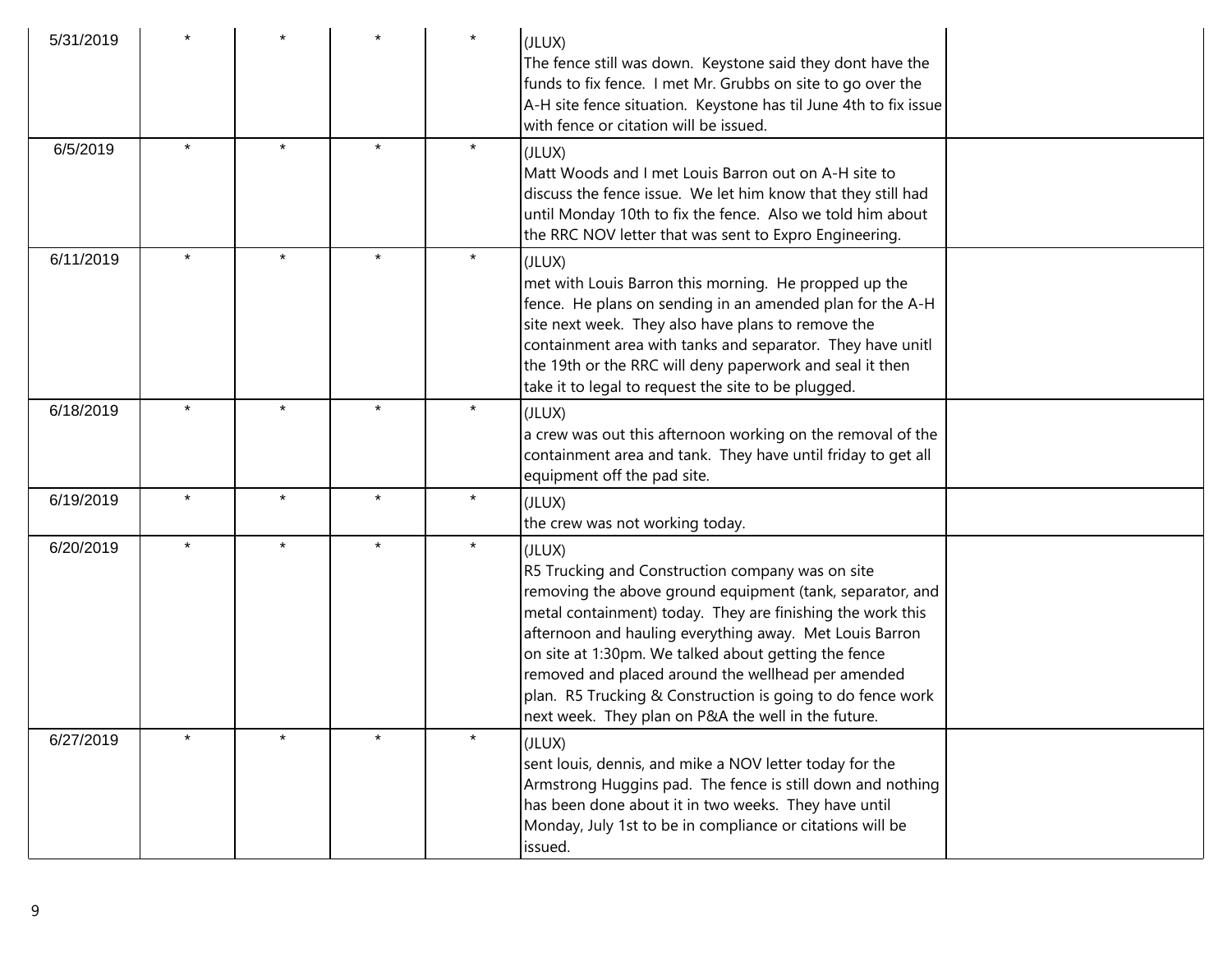| 7/2/2019   |              |              |              |              | (JLUX)<br>Dennis Browning was onsite with fence contractor today to<br>get quote on removing fence an installing fence around<br>wellhead.                                |  |
|------------|--------------|--------------|--------------|--------------|---------------------------------------------------------------------------------------------------------------------------------------------------------------------------|--|
| 7/3/2019   | $\star$      | $\star$      | $\star$      | $\star$      | (JLUX)<br>working on fence.                                                                                                                                               |  |
| 7/5/2019   | $\star$      | $\star$      | $\star$      | $\star$      | (JLUX)<br>completed the work on the fence. They installed fence<br>panels around wellhead. Waiting on information about<br>plugging well.                                 |  |
| 7/15/2019  | $\star$      | $\star$      | $\star$      | $\star$      | (JLUX)<br>tall weeds and grass on site. contacted operator about<br>mowing pad.                                                                                           |  |
| 8/12/2019  | $\star$      | $\star$      | $\star$      | $\star$      | (JLUX)<br>Dennis Browning mowed the front part of the pad on<br>saturday, august 10th. he will finish the other part next<br>saturday.                                    |  |
| 8/19/2019  | $\star$      | $\star$      | $\star$      | $\star$      | (JLUX)<br>the pad has tall weeds and grass. the front half of the pad<br>was mowed last week.                                                                             |  |
| 9/12/2019  | $\mathsf{X}$ | $\mathsf{X}$ | X            | $\mathsf{X}$ | grass was mowed. no issues on site.                                                                                                                                       |  |
| 10/30/2019 | $\star$      | $\star$      | $\star$      | $\star$      | no issues at this time. note: contact operator to mow pad<br>one more time before well gets plugged.                                                                      |  |
| 11/15/2019 | $\star$      | $\star$      | $\star$      | $\star$      | no issues. notified the operator that the grass is getting<br>taller. The operator is still planning to plug the well.                                                    |  |
| 12/16/2019 | $\mathsf{X}$ | $\mathsf{X}$ | X            | X            | no issues on site. waiting on operator to plug well.                                                                                                                      |  |
| 1/29/2020  | $\star$      | $\star$      | $\star$      | $\star$      | no issues on site. The homeowner is using the site to store<br>materials for his property and operator is letting them. the<br>operator still plans on plugging the well. |  |
| 2/7/2020   | X            | X            | X            | X            | no issues on site. operator still plans on P&A well this year.                                                                                                            |  |
| 3/9/2020   | $\mathsf{X}$ | $\mathsf{X}$ | $\mathsf{X}$ | X            | no change to pad site. Still waiting on the operator to<br>decided to plug well.                                                                                          |  |
| 4/7/2020   | $\mathsf{X}$ | $\mathsf{X}$ | $\mathsf{X}$ | $\mathsf{X}$ | Talked to Dennis Browning and the grass will be mowed in<br>coming weeks. The gas well could be plugged & abandoned<br>by end of July.                                    |  |
| 4/16/2020  | $\mathsf{X}$ | X            | $\mathsf{X}$ | X            | The gas well pad site was mowed by the operator. No date<br>has been set by the operator for plugging the well.                                                           |  |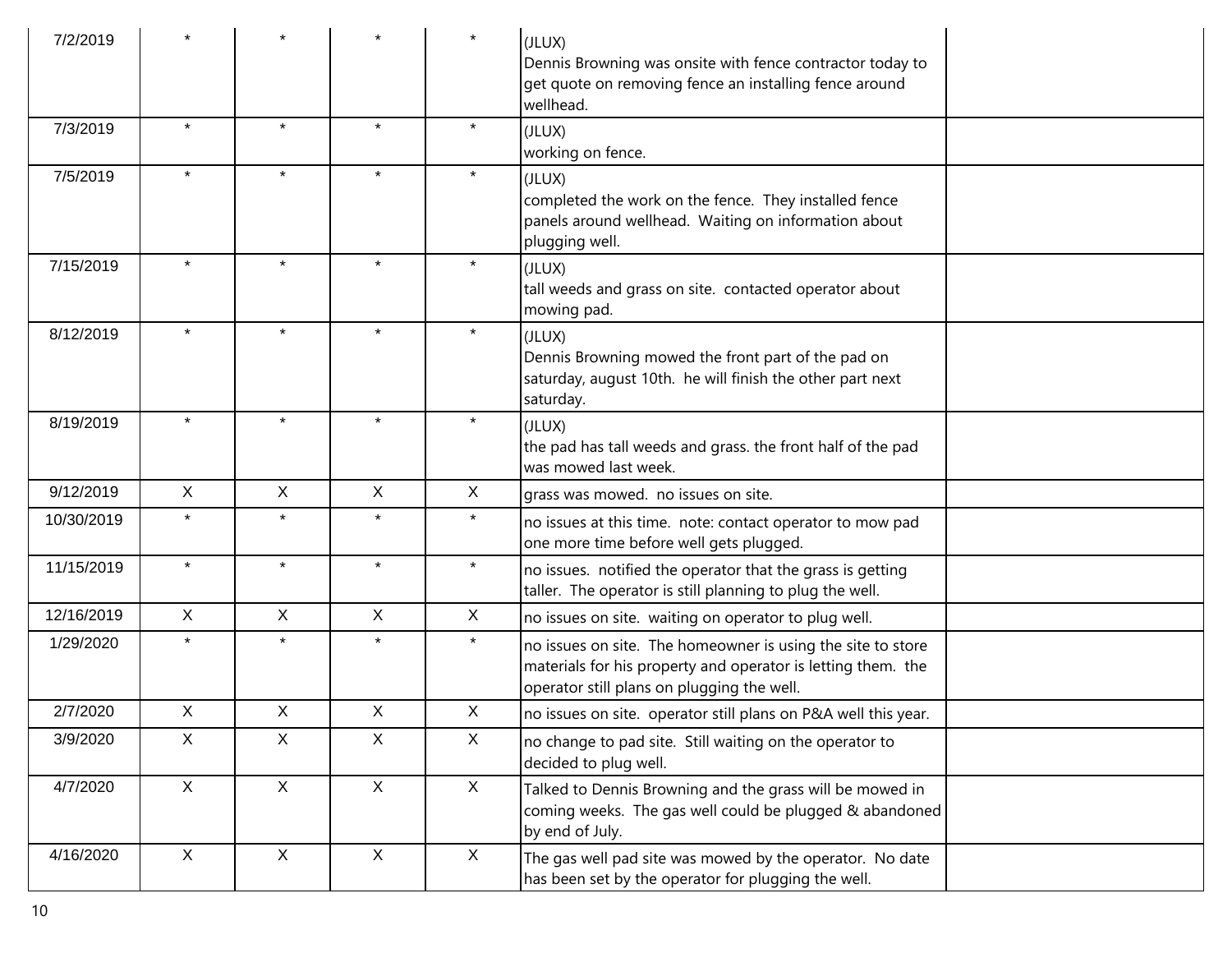| 5/27/2020  | $\mathsf{X}$ | $\sf X$        | X              | $\mathsf{X}$ | no issues on site                                                                                                                                                                                                |
|------------|--------------|----------------|----------------|--------------|------------------------------------------------------------------------------------------------------------------------------------------------------------------------------------------------------------------|
| 6/22/2020  | $\mathsf{X}$ | $\mathsf{X}$   | $\mathsf{X}$   | $\mathsf X$  | tall weeds and grass on site.                                                                                                                                                                                    |
| 7/7/2020   | $\mathsf{X}$ | $\mathsf{X}$   | $\mathsf{X}$   | $\mathsf{X}$ | inspected gas well site and the grass is getting tall on pad.<br>talked to operator and they will have someone come out<br>and mow pad in the next few weeks.                                                    |
| 7/20/2020  | $\mathsf{X}$ | $\mathsf{X}$   | $\mathsf{X}$   | $\mathsf{X}$ | The grass was mowed by operator.                                                                                                                                                                                 |
| 8/19/2020  | $\mathsf{X}$ | $\mathsf{X}$   | $\mathsf{X}$   | $\mathsf{X}$ | no issues. tall weeds and grass inside of fence around the<br>wellhead. operator is aware of tall grass.                                                                                                         |
| 9/24/2020  | $\mathsf{X}$ | $\mathsf{X}$   | $\mathsf{X}$   | $\mathsf{X}$ | tall weeds and grass on site.                                                                                                                                                                                    |
| 10/15/2020 | X            | $\mathsf{X}$   | $\mathsf{X}$   | $\sf X$      | no issues on site. the grass was mowed by operator. the<br>dirt piles are ok and not inside the designated tie down<br>anchor wellhead area.                                                                     |
| 11/23/2020 | $\mathsf{X}$ | $\mathsf{X}$   | $\mathsf{X}$   | $\mathsf{X}$ | no issues. piles of dirt on site from land owner. permission to<br>store on site from operator.                                                                                                                  |
| 12/3/2020  | $\mathsf{X}$ | $\overline{X}$ | $\overline{X}$ | $\mathsf{X}$ | no issues on site. piles of dirt are on site stored by owner of<br>property with permission from operator.                                                                                                       |
| 1/12/2021  | $\mathsf{X}$ | $\mathsf{X}$   | $\mathsf{X}$   | $\mathsf{X}$ | no issues on site. the dirt piles are growing and getting<br>close to fence. the piles need to be smoothed down.                                                                                                 |
| 2/8/2021   | $\mathsf{X}$ | $\mathsf{X}$   | $\mathsf{X}$   | $\mathsf{X}$ | no issues onsite today and dirt piles are still on pad. no<br>word on when well will be plugged by operator.                                                                                                     |
| 3/25/2021  | $\mathsf{X}$ | $\mathsf{X}$   | $\mathsf{X}$   | $\mathsf{X}$ | no issues on site. The dirt piles are on the pad to help<br>operator when its time to plug the well. still do not have a<br>date of when the operator wants to plug well.                                        |
| 4/27/2021  | $\mathsf{X}$ | $\mathsf{X}$   | $\mathsf{X}$   | $\mathsf{X}$ | no issues. talk to operator and well is on their list to plug<br>and abandoned.                                                                                                                                  |
| 5/7/2021   | $\mathsf{X}$ | $\mathsf{X}$   | $\mathsf{X}$   | $\mathsf{X}$ | dirt piles are on pad site. The site is going to be plugged<br>and abandoned                                                                                                                                     |
| 6/15/2021  | $\mathsf{X}$ | $\star$        | $\mathsf X$    | $\mathsf{X}$ | the grass is getting tall and the dirt piles have weeds<br>growing from them. The operator has emailed the 10-day<br>notice requirement to plug the gas well. Still waiting on a<br>plugging date from operator. |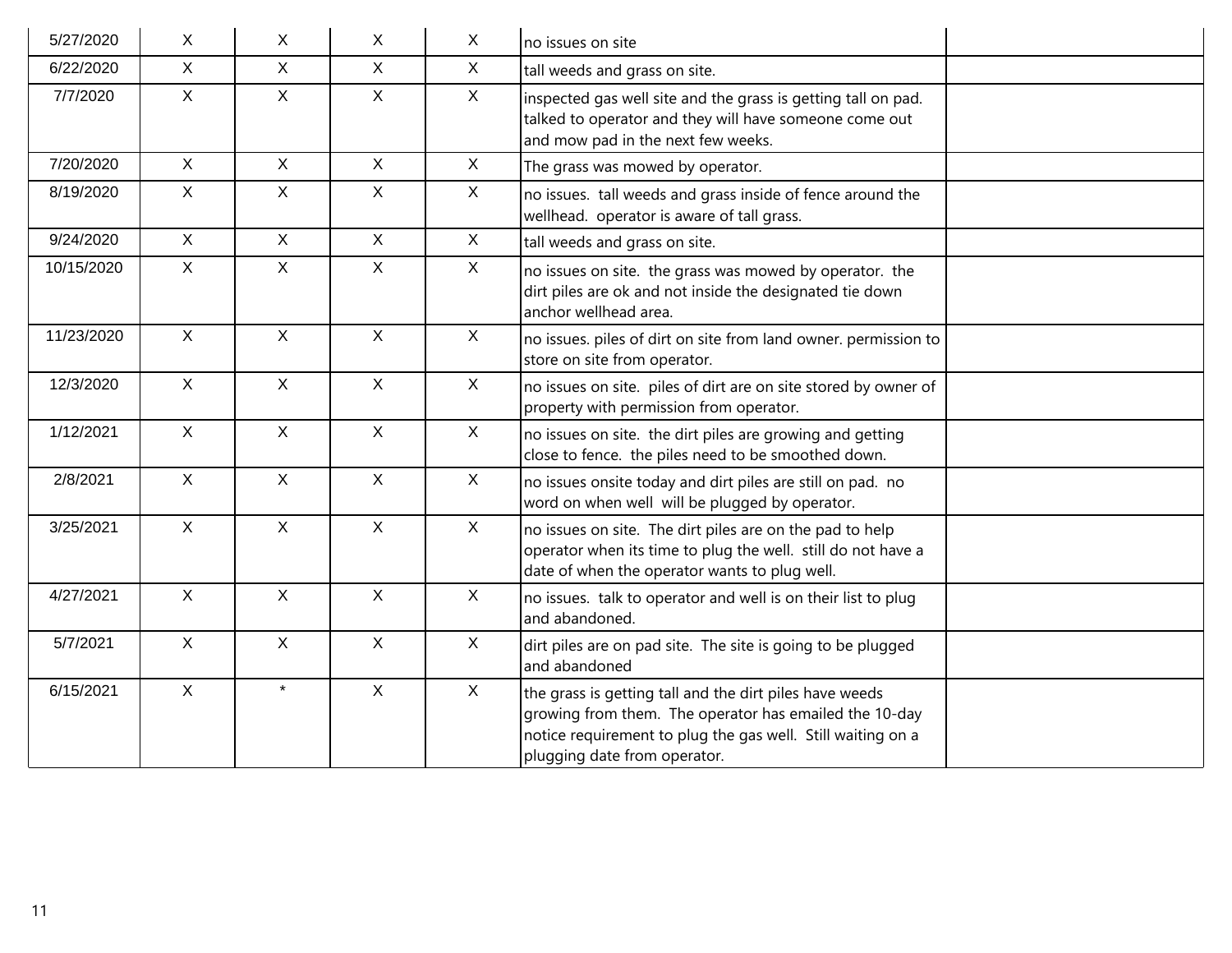| 7/19/2021 | X            | X            | X            | $\mathsf{X}$ | The grass is getting tall and needs to be mowed. Talked to<br>the operator about getting grass cut before they come and<br>plug the well. The gas well has been approved to be<br>plugged and abandoned but no official date has been set.<br>Dirt that is on site will be used to fill in the site and bring it<br>back to grade.                                                                                                                                                                                        |                       |
|-----------|--------------|--------------|--------------|--------------|---------------------------------------------------------------------------------------------------------------------------------------------------------------------------------------------------------------------------------------------------------------------------------------------------------------------------------------------------------------------------------------------------------------------------------------------------------------------------------------------------------------------------|-----------------------|
| 8/11/2021 | $\star$      | $\star$      |              |              | no issues. Waiting on plugging company to come plug the<br>well.                                                                                                                                                                                                                                                                                                                                                                                                                                                          |                       |
|           |              | $\mathsf{X}$ |              |              | The grass was mowed by operator.                                                                                                                                                                                                                                                                                                                                                                                                                                                                                          |                       |
| 8/16/2021 | $\mathsf{X}$ |              | $\mathsf{X}$ | $\mathsf{X}$ | The grass was mowed. Waiting on operator to plug well.<br><b>TBD</b>                                                                                                                                                                                                                                                                                                                                                                                                                                                      |                       |
| 9/14/2021 | $\star$      | $\star$      | $\star$      | $\star$      | PetroSmith Plugging Company was on site this afternoon<br>rigging up the plugging unit to the gas well. They are<br>almost done rigging up and secure the rig to the well. If<br>they have time they will install the BOP to the well. Pump<br>Itruck and frac tank are on location. Other trucks will show<br>up tomorrow morning. The work should take 2-4 days to<br>complete.                                                                                                                                         | Plugging unit on well |
| 9/15/2021 | $\star$      | $\star$      |              | $\star$      | The plugging unit finished rigging up this morning and<br>installed the BOP to the well. They started pulling pipe at<br>noon. The wireline showed up on site to set CIBP. They<br>were able to set the CIBP at 5pm today. RRC inspector was<br>on site to witness it. They got to a point that they felt good<br>to stop at and shut down at 7pm.                                                                                                                                                                        | plugging well         |
| 9/16/2021 |              | $\star$      |              |              | The plugging crew were not able to pull the casing out of<br>the hole today at the Armstrong Huggins pad site. They<br>were able to cut casing around noon today, but they<br>couldn't get it lose with the rig or casing jacks. The will be<br>trying again this afternoon around 6pm to cut casing with a<br>better cutting device. Once they cut the casing, they will<br>attempt to pull on the casing to see if it can come apart. If<br>not, they will shut down for the day and start back up<br>tomorrow morning. | plugging well         |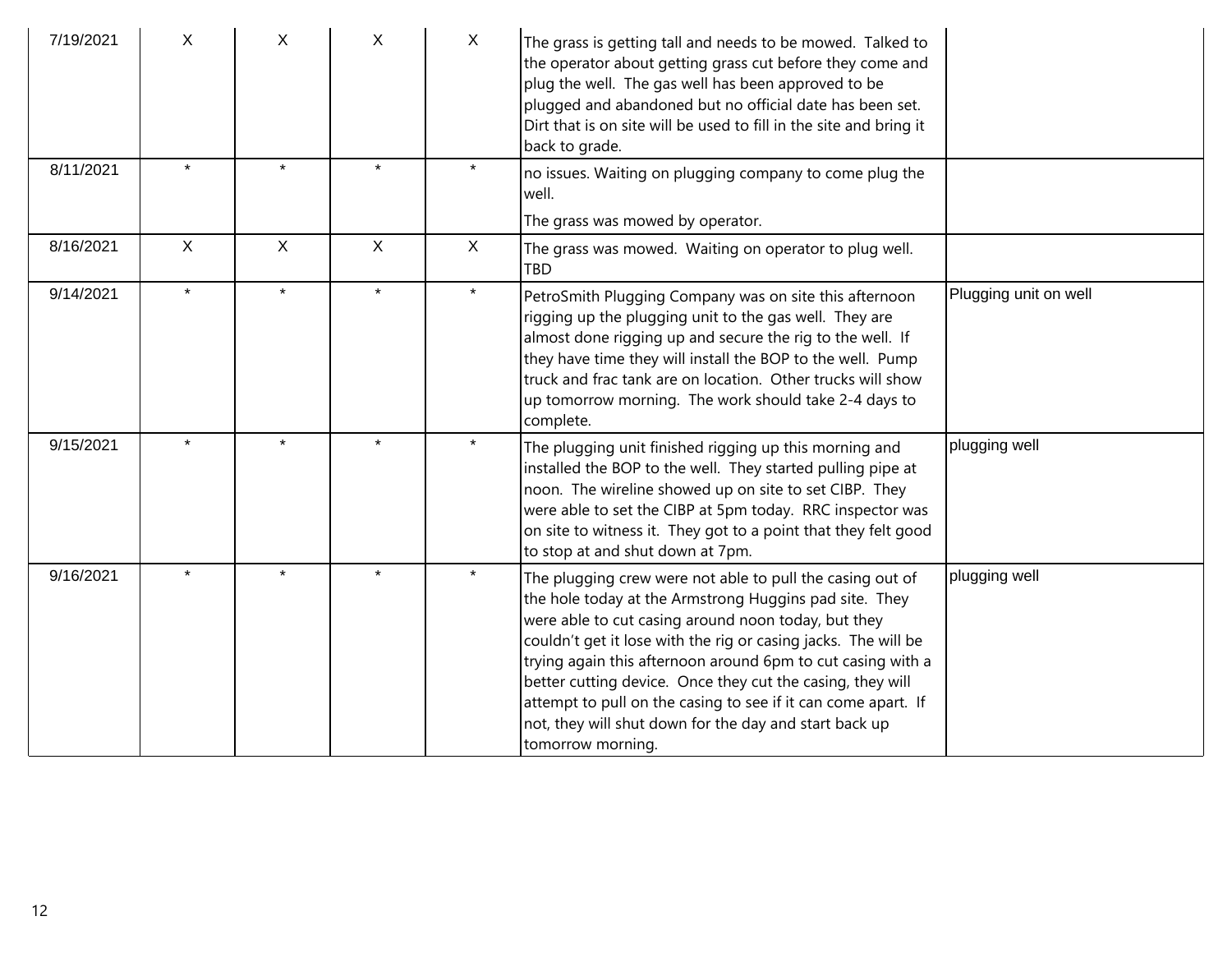| 9/20/2021  |              |              |              |         | Friday they set two plugs and shut down at 7pm. Today they plugged well<br>set two more plugs this morning and rigged down by noon.<br>Crew was cleaning up site and removing trucks from<br>location. They were using a backhole to dig down 10 feet<br>below surface to cut casing and install pipe riser. All trucks<br>and equipment will be removed by Wednesday. Reclaiming<br>of the pad site will resume on Thursday.                                                     |                              |
|------------|--------------|--------------|--------------|---------|-----------------------------------------------------------------------------------------------------------------------------------------------------------------------------------------------------------------------------------------------------------------------------------------------------------------------------------------------------------------------------------------------------------------------------------------------------------------------------------|------------------------------|
| 9/21/2021  | $\mathsf X$  | $\mathsf{X}$ | $\mathsf{X}$ | X       | Petro Smith Company finished plugging the well on Monday<br>afternoon. They started moving trucks and equipment<br>today. They dug down around 8 foot to cut surface casing<br>and then weld plate on top. Crew attached pipe riser to<br>plate and backfilled hole. today they continued to clean pad<br>site and remove remaining equipment off site. Everything<br>will be remove from pad site by tomorrow. Operator will be<br>reclaiming the pad back to its natural state. | plugging well                |
| 9/29/2021  | $\mathsf{X}$ | $\sf X$      | X            | X       | Scheduled an onsite meeting today at 8am to discuss the<br>reclaiming of the gas well site. Dennis Browning, Ryan<br>Grubbs, and his wife attended the meeting. We discussed<br>the gas well ordinances on reclaiming the site back to its<br>natural state. The drainage issues while grading site and<br>slope of property were the main topics of discussion. Dennis<br>is going to give me a date on when he is going to start work<br>on reclaiming site.                    |                              |
| 11/17/2021 | $\star$      | $\star$      | $\star$      | $\star$ | Dennis Browning emailed me on Friday, November 12th and<br>said he found a company to come reclaim the gas well pad.<br>Randall Roten, Roten Excavation will start work on site<br>sometime before Thanksgiving and then pick back up on<br>December 1st to finish reclaiming the site.                                                                                                                                                                                           | reclaiming gas well pad site |
| 11/29/2021 | $\mathsf{X}$ | $\mathsf{X}$ | X            | X       | No work has been done yet to site. The company that will<br>be reclaiming the pad site will start on Wednesday or<br>Thursday of this week.                                                                                                                                                                                                                                                                                                                                       | reclaiming site              |
| 12/1/2021  | $\star$      | $\star$      | $\star$      | $\star$ | Mr. Roten, with Roten Excavating Company is on site today<br>pushing dirt piles and grading pad. He will be on site the<br>next few weeks reclaiming the site back to its natural state<br>and making sure the drainage is flowing the right direction.<br>His cell number is 817-271-5110.                                                                                                                                                                                       | reclaiming site              |
| 12/13/2021 | $\mathsf{X}$ | X            | X            | X       | Moving dirt around on site. Filling in low areas and grading<br>dirt that is on the pad. separating the top layer of base<br>gravel from dirt that is on site.                                                                                                                                                                                                                                                                                                                    | reclaiming site              |